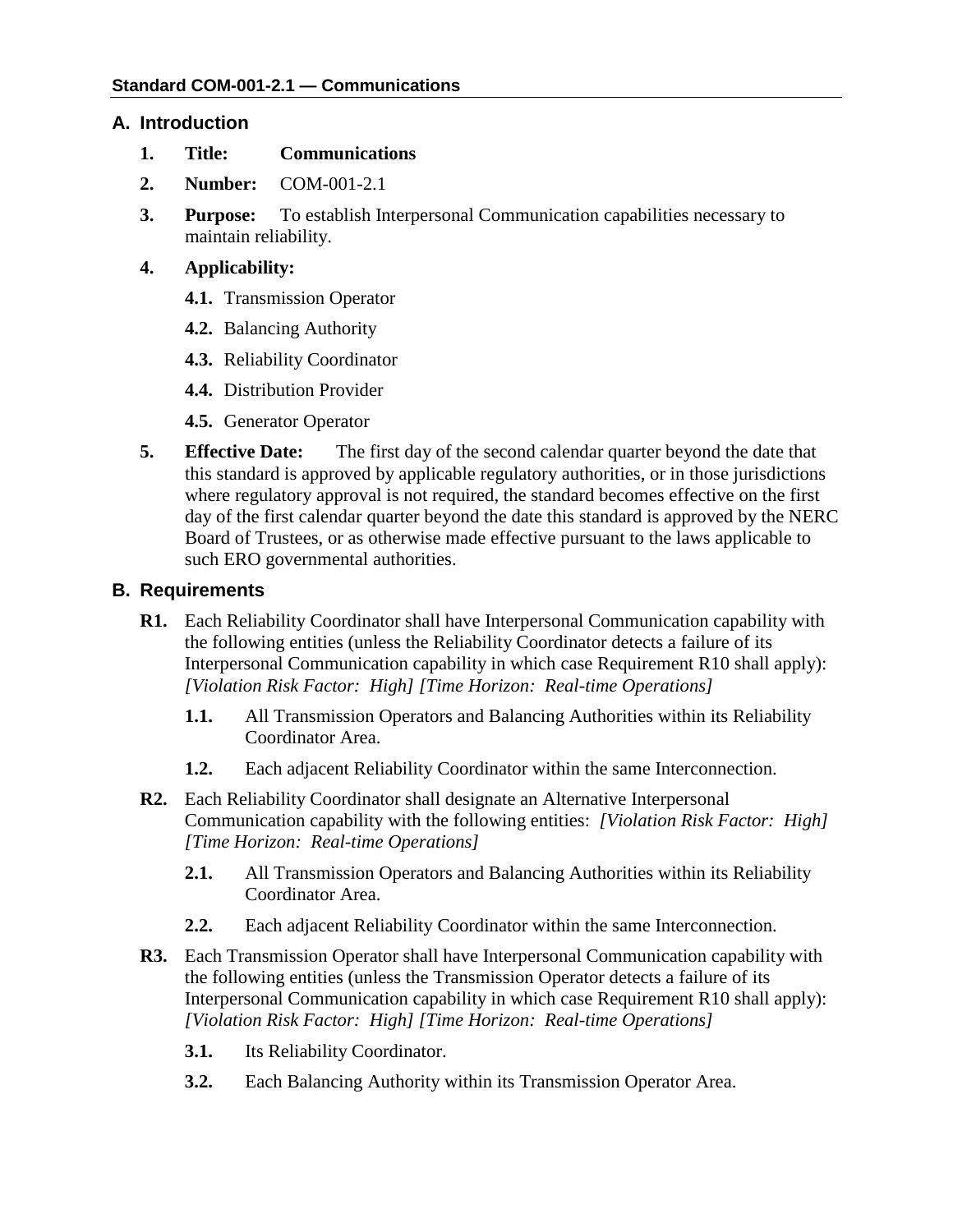- **3.3.** Each Distribution Provider within its Transmission Operator Area.
- **3.4.** Each Generator Operator within its Transmission Operator Area.
- **3.5.** Each adjacent Transmission Operator synchronously connected.
- **3.6.** Each adjacent Transmission Operator asynchronously connected.
- **R4.** Each Transmission Operator shall designate an Alternative Interpersonal Communication capability with the following entities: *[Violation Risk Factor: High] [Time Horizon: Real-time Operations]*
	- **4.1.** Its Reliability Coordinator.
	- **4.2.** Each Balancing Authority within its Transmission Operator Area.
	- **4.3.** Each adjacent Transmission Operator synchronously connected.
	- **4.4.** Each adjacent Transmission Operator asynchronously connected.
- **R5.** Each Balancing Authority shall have Interpersonal Communication capability with the following entities (unless the Balancing Authority detects a failure of its Interpersonal Communication capability in which case Requirement R10 shall apply): *[Violation Risk Factor: High] [Time Horizon: Real-time Operations]*
	- **5.1.** Its Reliability Coordinator.
	- **5.2.** Each Transmission Operator that operates Facilities within its Balancing Authority Area.
	- **5.3.** Each Distribution Provider within its Balancing Authority Area.
	- **5.4.** Each Generator Operator that operates Facilities within its Balancing Authority Area.
	- **5.5.** Each Adjacent Balancing Authority.
- **R6.** Each Balancing Authority shall designate an Alternative Interpersonal Communication capability with the following entities: *[Violation Risk Factor: High] [Time Horizon: Real-time Operations]*
	- **6.1.** Its Reliability Coordinator.
	- **6.2.** Each Transmission Operator that operates Facilities within its Balancing Authority Area.
	- **6.3.** Each Adjacent Balancing Authority.
- **R7.** Each Distribution Provider shall have Interpersonal Communication capability with the following entities (unless the Distribution Provider detects a failure of its Interpersonal Communication capability in which case Requirement R11 shall apply): *[Violation Risk Factor: Medium] [Time Horizon: Real-time Operations]*
	- **7.1.** Its Balancing Authority.
	- **7.2.** Its Transmission Operator.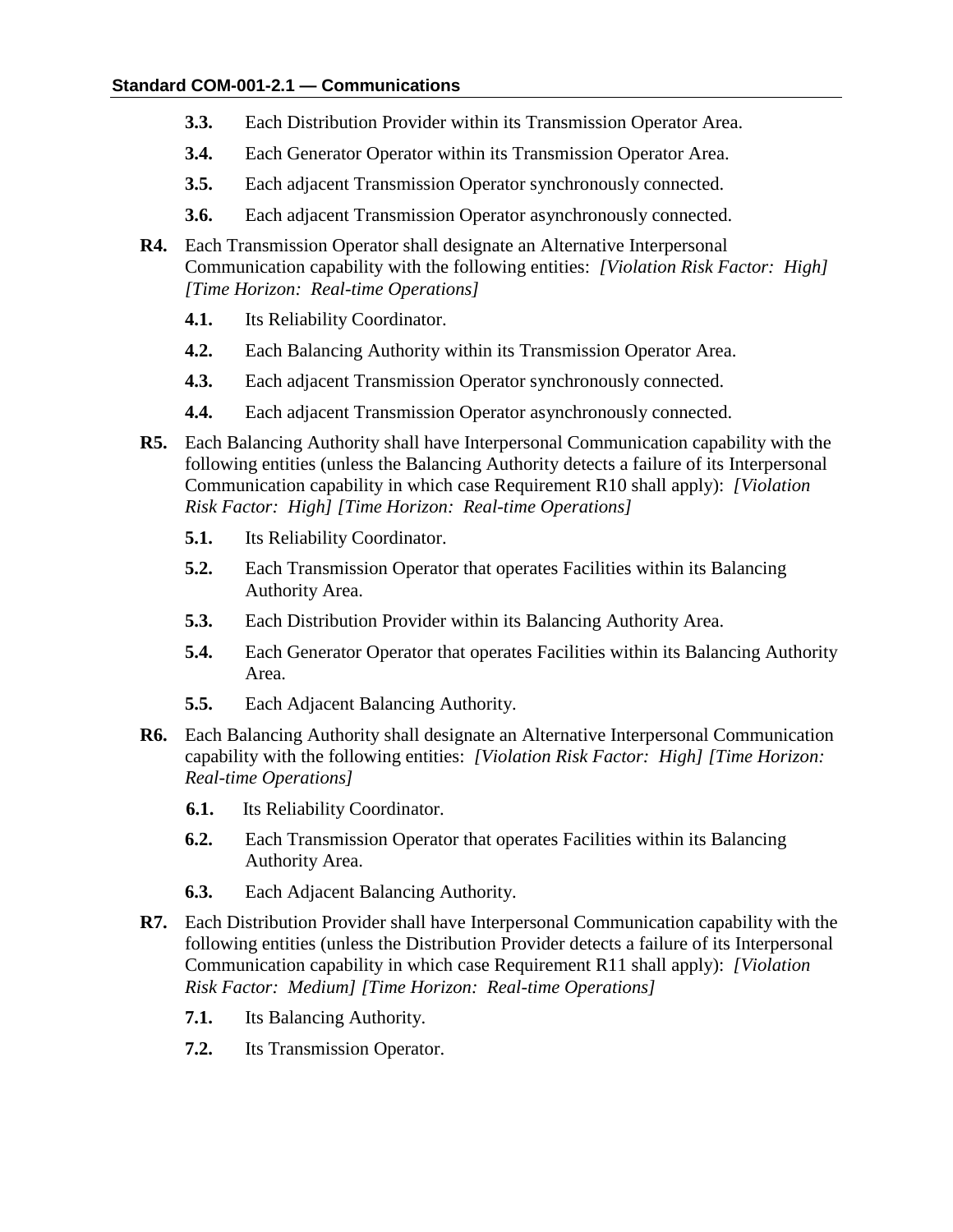- **R8.** Each Generator Operator shall have Interpersonal Communication capability with the following entities (unless the Generator Operator detects a failure of its Interpersonal Communication capability in which case Requirement R11 shall apply): *[Violation Risk Factor: High] [Time Horizon: Real-time Operations]*
	- **8.1.** Its Balancing Authority.
	- **8.2.** Its Transmission Operator.
- **R9.** Each Reliability Coordinator, Transmission Operator, and Balancing Authority shall test its Alternative Interpersonal Communication capability at least once each calendar month. If the test is unsuccessful, the responsible entity shall initiate action to repair or designate a replacement Alternative Interpersonal Communication capability within 2 hours. *[Violation Risk Factor: Medium][Time Horizon: Real-time Operations, Sameday Operations]*
- **R10.** Each Reliability Coordinator, Transmission Operator, and Balancing Authority shall notify entities as identified in Requirements R1, R3, and R5, respectively within 60 minutes of the detection of a failure of its Interpersonal Communication capability that lasts 30 minutes or longer. *[Violation Risk Factor: Medium] [Time Horizon: Realtime Operations]*
- **R11.** Each Distribution Provider and Generator Operator that detects a failure of its Interpersonal Communication capability shall consult each entity affected by the failure, as identified in Requirement R7 for a Distribution Provider or Requirement R8 for a Generator Operator, to determine a mutually agreeable action for the restoration of its Interpersonal Communication capability. *[Violation Risk Factor: Medium] [Time Horizon: Real-time Operations]*

#### **C. Measures**

- **M1.** Each Reliability Coordinator shall have and provide upon request evidence that it has Interpersonal Communication capability with all Transmission Operators and Balancing Authorities within its Reliability Coordinator Area and with each adjacent Reliability Coordinator within the same Interconnection, which could include, but is not limited to:
	- physical assets, or
	- dated evidence, such as, equipment specifications and installation documentation, test records, operator logs, voice recordings, transcripts of voice recordings, or electronic communications. (R1.)
- **M2.** Each Reliability Coordinator shall have and provide upon request evidence that it designated an Alternative Interpersonal Communication capability with all Transmission Operators and Balancing Authorities within its Reliability Coordinator Area and with each adjacent Reliability Coordinator within the same Interconnection, which could include, but is not limited to:
	- physical assets, or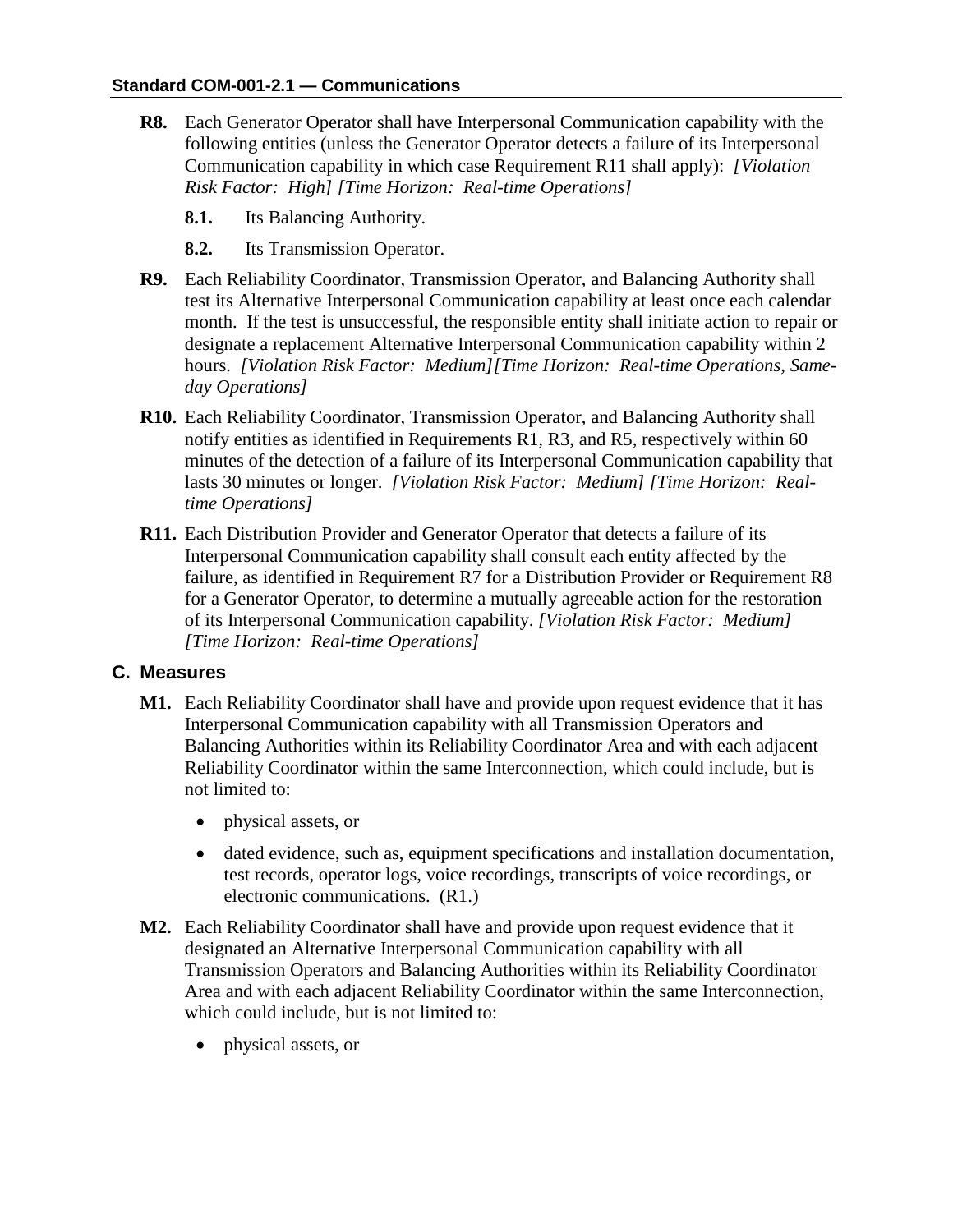- dated evidence, such as, equipment specifications and installation documentation, test records, operator logs, voice recordings, transcripts of voice recordings, or electronic communications. (R2.)
- **M3.** Each Transmission Operator shall have and provide upon request evidence that it has Interpersonal Communication capability with its Reliability Coordinator, each Balancing Authority, Distribution Provider, and Generator Operator within its Transmission Operator Area, and each adjacent Transmission Operator asynchronously or synchronously connected, which could include, but is not limited to:
	- physical assets, or
	- dated evidence, such as, equipment specifications and installation documentation, test records, operator logs, voice recordings, transcripts of voice recordings, or electronic communication. (R3.)
- **M4.** Each Transmission Operator shall have and provide upon request evidence that it designated an Alternative Interpersonal Communication capability with its Reliability Coordinator, each Balancing Authority within its Transmission Operator Area, and each adjacent Transmission Operator asynchronously and synchronously connected, which could include, but is not limited to:
	- physical assets, or
	- dated evidence, such as, equipment specifications and installation documentation, test records, operator logs, voice recordings, transcripts of voice recordings, or electronic communications. (R4.)
- **M5.** Each Balancing Authority shall have and provide upon request evidence that it has Interpersonal Communication capability with its Reliability Coordinator, each Transmission Operator and Generator Operator that operates Facilities within its Balancing Authority Area, each Distribution Provider within its Balancing Authority Area, and each adjacent Balancing Authority, which could include, but is not limited to:
	- physical assets, or
	- dated evidence, such as, equipment specifications and installation documentation, test records, operator logs, voice recordings, transcripts of voice recordings, or electronic communications. (R5.)
- **M6.** Each Balancing Authority shall have and provide upon request evidence that it designated an Alternative Interpersonal Communication capability with its Reliability Coordinator, each Transmission Operator that operates Facilities within its Balancing Authority Area, and each adjacent Balancing Authority, which could include, but is not limited to:
	- physical assets, or
	- dated evidence, such as, equipment specifications and installation documentation, test records, operator logs, voice recordings, transcripts of voice recordings, or electronic communications. (R6.)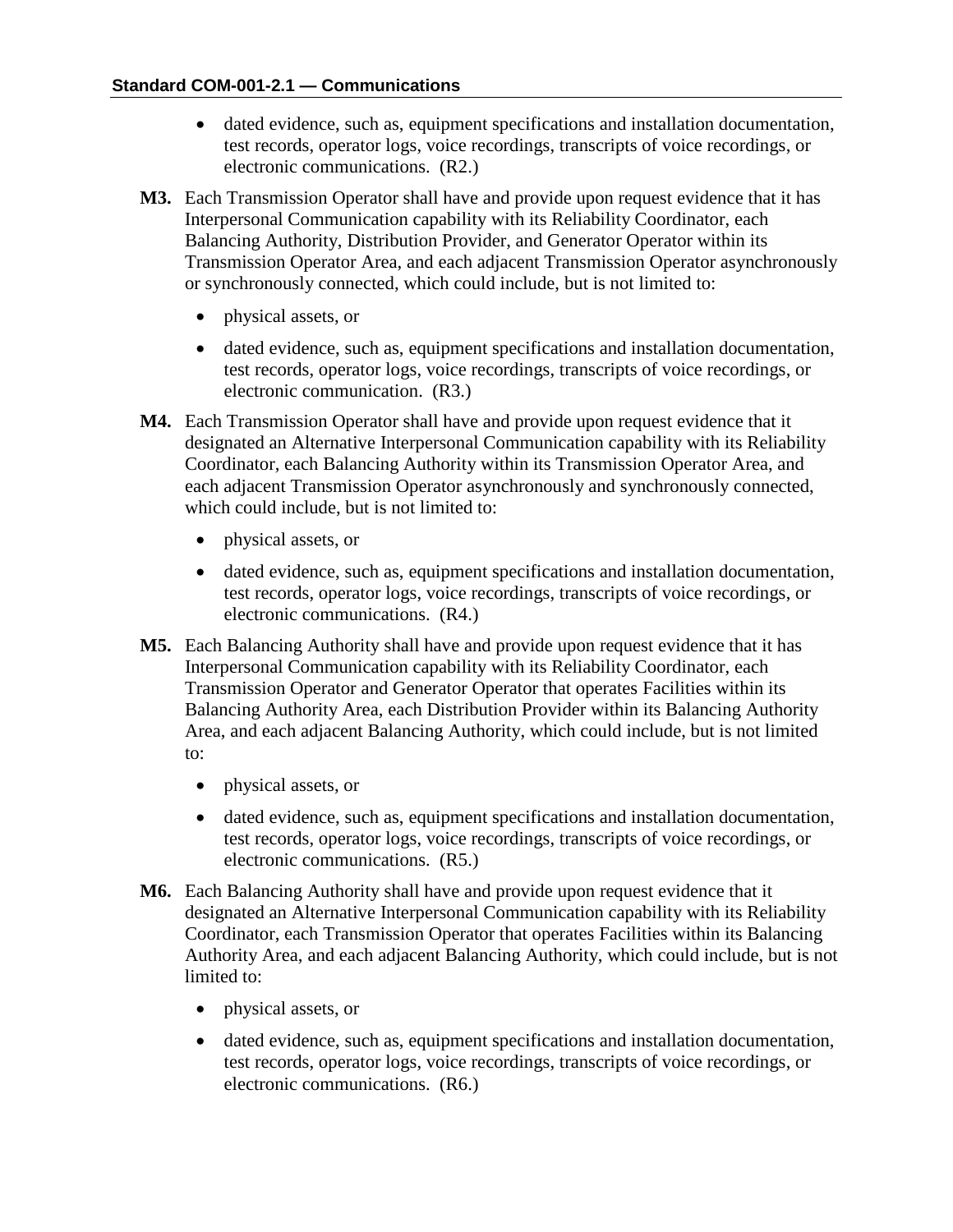- **M7.** Each Distribution Provider shall have and provide upon request evidence that it has Interpersonal Communication capability with its Transmission Operator and its Balancing Authority, which could include, but is not limited to:
	- physical assets, or
	- dated evidence, such as, equipment specifications and installation documentation, test records, operator logs, voice recordings, transcripts of voice recordings, or electronic communications. (R7.)
- **M8.** Each Generator Operator shall have and provide upon request evidence that it has Interpersonal Communication capability with its Balancing Authority and its Transmission Operator, which could include, but is not limited to:
	- physical assets, or
	- dated evidence, such as, equipment specifications and installation documentation, test records, operator logs, voice recordings, transcripts of voice recordings, or electronic communications. (R8.)
- **M9.** Each Reliability Coordinator, Transmission Operator, and Balancing Authority shall have and provide upon request evidence that it tested, at least once each calendar month, its Alternative Interpersonal Communication capability designated in Requirements R2, R4, or R6. If the test was unsuccessful, the entity shall have and provide upon request evidence that it initiated action to repair or designated a replacement Alternative Interpersonal Communication capability within 2 hours. Evidence could include, but is not limited to: dated and time-stamped test records, operator logs, voice recordings, transcripts of voice recordings, or electronic communications. (R9.)
- **M10.** Each Reliability Coordinator, Transmission Operator, and Balancing Authority shall have and provide upon request evidence that it notified entities as identified in Requirements R1, R3, and R5, respectively within 60 minutes of the detection of a failure of its Interpersonal Communication capability that lasted 30 minutes or longer. Evidence could include, but is not limited to: dated and time-stamped test records, operator logs, voice recordings, transcripts of voice recordings, or electronic communications. (R10.)
- **M11.** Each Distribution Provider and Generator Operator that detected a failure of its Interpersonal Communication capability shall have and provide upon request evidence that it consulted with each entity affected by the failure, as identified in Requirement R7 for a Distribution Provider or Requirement R8 for a Generator Operator, to determine mutually agreeable action to restore the Interpersonal Communication capability. Evidence could include, but is not limited to: dated operator logs, voice recordings, transcripts of voice recordings, or electronic communications. (R11.)

#### **D. Compliance**

- **1. Compliance Monitoring Process**
	- **1.1. Compliance Enforcement Authority**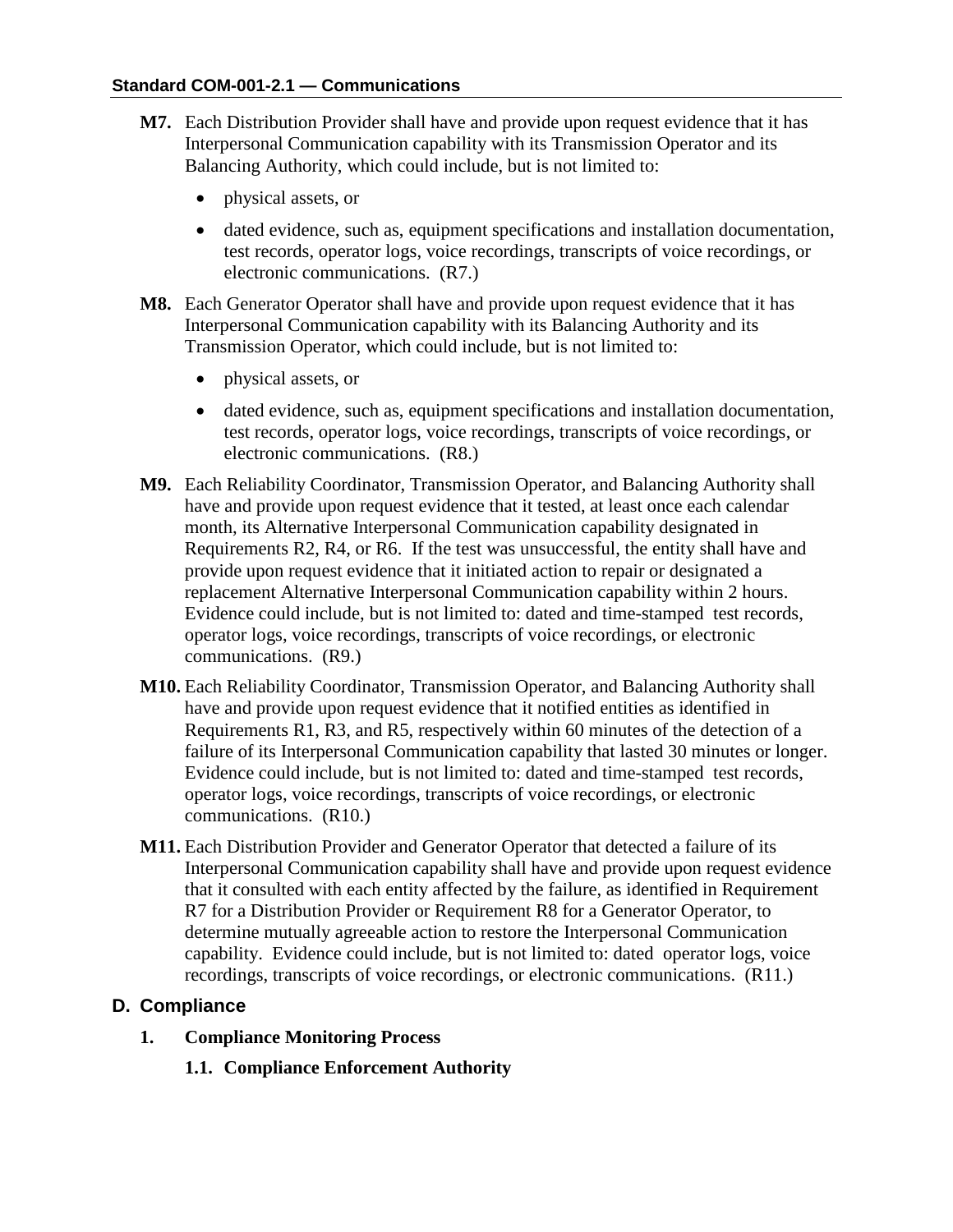The Regional Entity shall serve as the Compliance Enforcement Authority (CEA) unless the applicable entity is owned, operated, or controlled by the Regional Entity. In such cases, the ERO or a Regional Entity approved by FERC or other applicable governmental authority shall serve as the CEA.

### **1.2. Compliance Monitoring and Enforcement Processes**

Compliance Audit

Self-Certification

Spot Checking

Compliance Investigation

Self-Reporting

Complaint

### **1.3. Data Retention**

The Reliability Coordinator, Transmission Operator, Balancing Authority, Distribution Provider, and Generator Operator shall keep data or evidence to show compliance as identified below unless directed by its Compliance Enforcement Authority to retain specific evidence for a longer period of time as part of an investigation:

- The Reliability Coordinator for Requirements R1, R2, R9, and R10, Measures M1, M2, M9, and M10 shall retain written documentation for the most recent twelve calendar months and voice recordings for the most recent 90 calendar days.
- The Transmission Operator for Requirements R3, R4, R9, and R10, Measures M3, M4, M9, and M10 shall retain written documentation for the most recent twelve calendar months and voice recordings for the most recent 90 calendar days.
- The Balancing Authority for Requirements R5, R6, R9, and R10, Measures M5, M6, M9, and M10 shall retain written documentation for the most recent twelve calendar months and voice recordings for the most recent 90 calendar days.
- The Distribution Provider for Requirements R7 and R11, Measures M7 and M11 shall retain written documentation for the most recent twelve calendar months and voice recordings for the most recent 90 calendar days.
- The Generator Operator for Requirements R8 and R11, Measures M8 and M11 shall retain written documentation for the most recent twelve calendar months and voice recordings for the most recent 90 calendar days.

If a Reliability Coordinator, Transmission Operator, Balancing Authority, Distribution Provider, or Generator Operator is found non-compliant, it shall keep information related to the non-compliance until mitigation is complete and approved or for the time specified above, whichever is longer.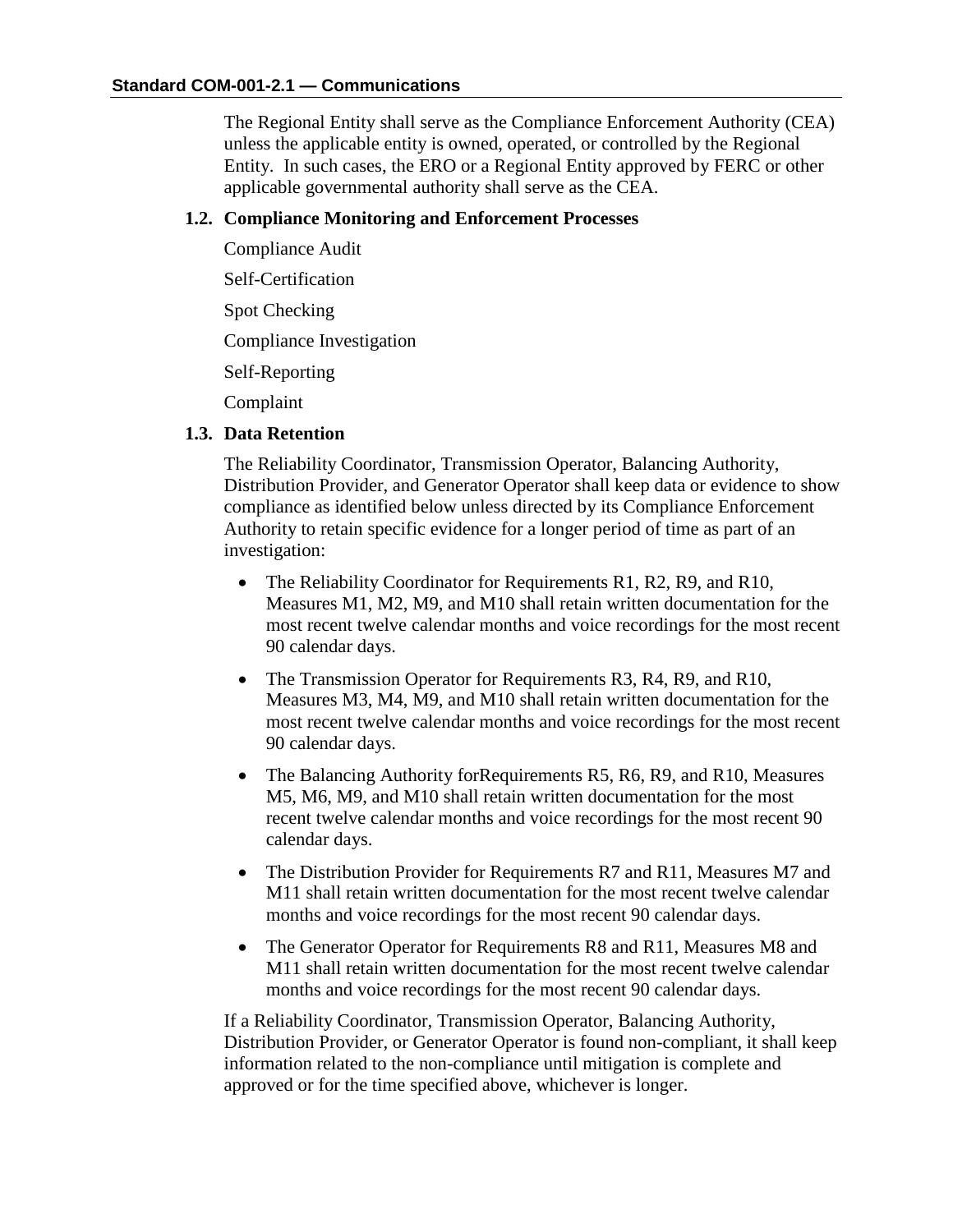The Compliance Enforcement Authority shall keep the last audit records and all requested and submitted subsequent audit records.

# **1.4. Additional Compliance Information**

None.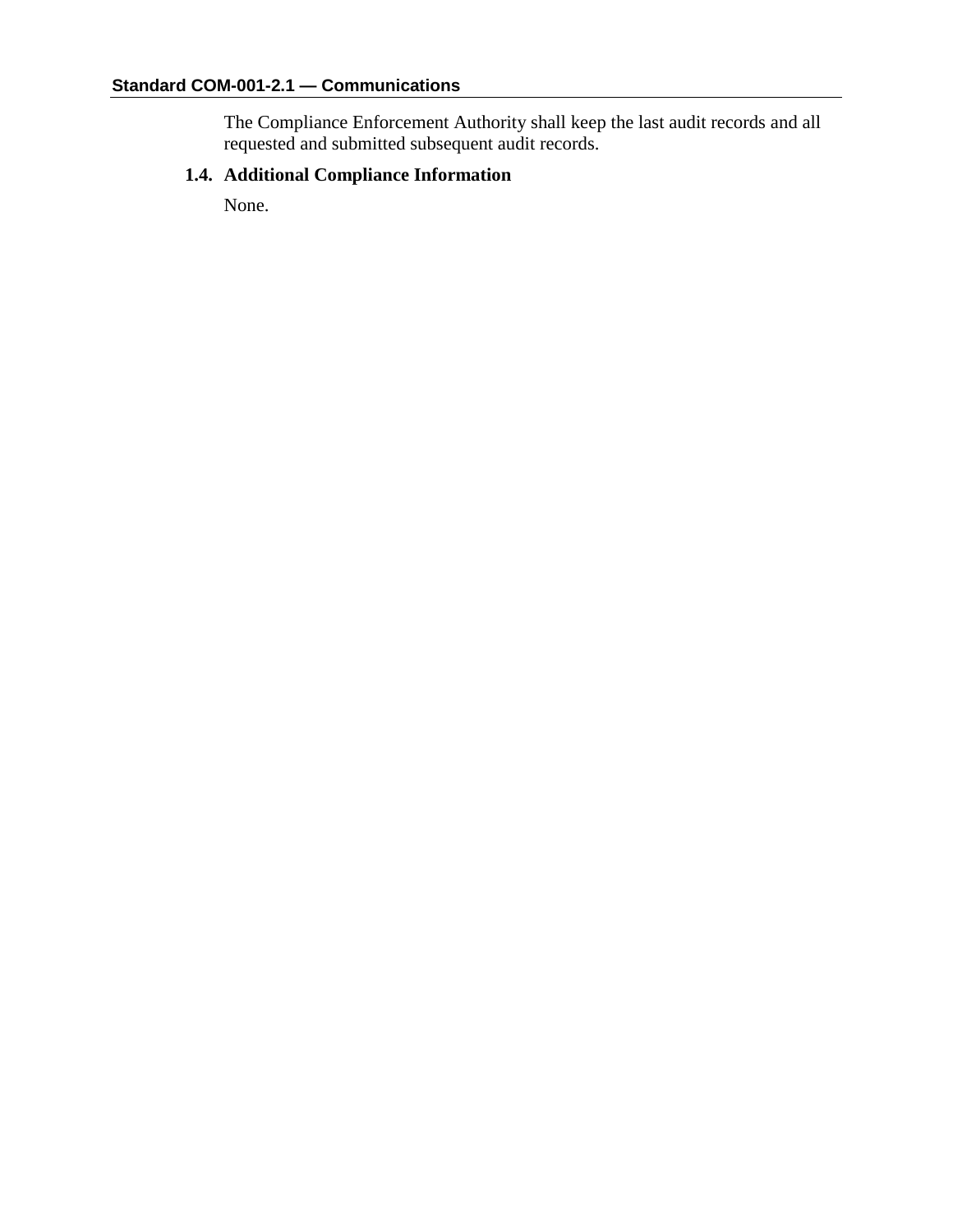# **2. Violation Severity Levels**

| R#             | <b>Lower VSL</b> | <b>Moderate VSL</b> | <b>High VSL</b>                                                                                                                                                                                                                                                                                                                              | <b>Severe VSL</b>                                                                                                                                                                                                                                                                                                                                       |
|----------------|------------------|---------------------|----------------------------------------------------------------------------------------------------------------------------------------------------------------------------------------------------------------------------------------------------------------------------------------------------------------------------------------------|---------------------------------------------------------------------------------------------------------------------------------------------------------------------------------------------------------------------------------------------------------------------------------------------------------------------------------------------------------|
| R <sub>1</sub> | N/A              | N/A                 | The Reliability Coordinator failed to<br>have Interpersonal Communication<br>capability with one of the entities<br>listed in Requirement R1, Parts 1.1 or<br>1.2, except when the Reliability<br>Coordinator detected a failure of its<br>Interpersonal Communication<br>capability in accordance with<br>Requirement R10.                  | The Reliability Coordinator failed to<br>have Interpersonal Communication<br>capability with two or more of the<br>entities listed in Requirement R1,<br>Parts 1.1 or 1.2, except when the<br>Reliability Coordinator detected a<br>failure of its Interpersonal<br>Communication capability in<br>accordance with Requirement R10.                     |
| R <sub>2</sub> | N/A              | N/A                 | The Reliability Coordinator failed to<br>designate Alternative Interpersonal<br>Communication capability with one of<br>the entities listed in Requirement R2,<br>Parts 2.1 or 2.2.                                                                                                                                                          | The Reliability Coordinator failed to<br>designate Alternative Interpersonal<br>Communication capability with two or<br>more of the entities listed in<br>Requirement R2, Parts 2.1 or 2.2.                                                                                                                                                             |
| R <sub>3</sub> | N/A              | N/A                 | The Transmission Operator failed to<br>have Interpersonal Communication<br>capability with one of the entities<br>listed in Requirement R3, Parts 3.1,<br>3.2, 3.3, 3.4, 3.5, or 3.6, except when<br>the Transmission Operator detected<br>a failure of its Interpersonal<br>Communication capability in<br>accordance with Requirement R10. | The Transmission Operator failed to<br>have Interpersonal Communication<br>capability with two or more of the<br>entities listed in Requirement R3,<br>Parts 3.1, 3.2, 3.3, 3.4, 3.5, or 3.6,<br>except when the Transmission<br>Operator detected a failure of its<br>Interpersonal Communication<br>capability in accordance with<br>Requirement R10. |
| R4             | N/A              | N/A                 | The Transmission Operator failed to<br>designate Alternative Interpersonal<br>Communication capability with one of<br>the entities listed in Requirement R4,<br>Parts 4.1, 4.2, 4.3, or 4.4.                                                                                                                                                 | The Transmission Operator failed to<br>designate Alternative Interpersonal<br>Communication capability with two or<br>more of the entities listed in<br>Requirement R4, Parts 4.1, 4.2, 4.3,<br>or 4.4.                                                                                                                                                 |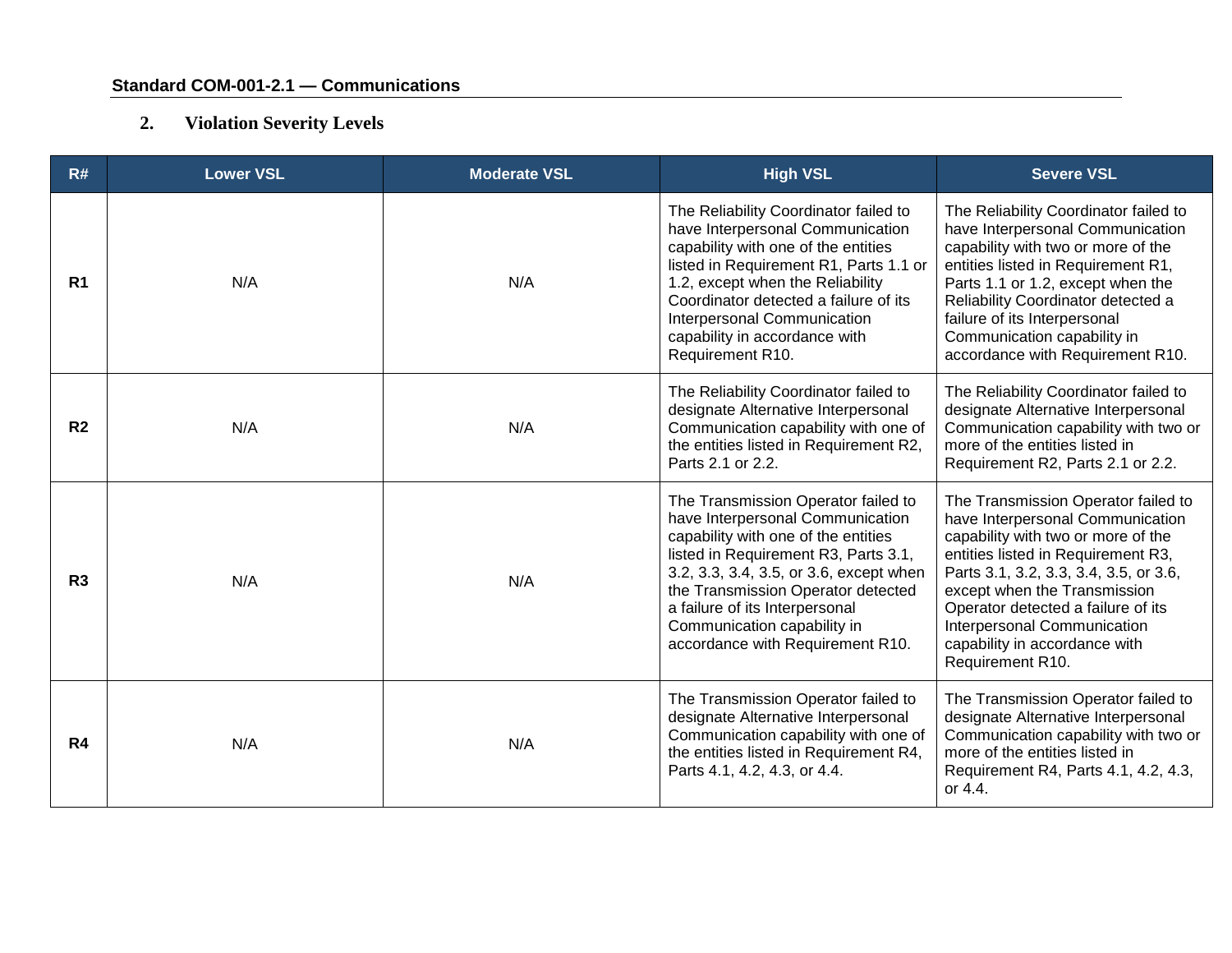| R#             | <b>Lower VSL</b> | <b>Moderate VSL</b> | <b>High VSL</b>                                                                                                                                                                                                                                                                                                                     | <b>Severe VSL</b>                                                                                                                                                                                                                                                                                                                           |
|----------------|------------------|---------------------|-------------------------------------------------------------------------------------------------------------------------------------------------------------------------------------------------------------------------------------------------------------------------------------------------------------------------------------|---------------------------------------------------------------------------------------------------------------------------------------------------------------------------------------------------------------------------------------------------------------------------------------------------------------------------------------------|
| R <sub>5</sub> | N/A              | N/A                 | The Balancing Authority failed to<br>have Interpersonal Communication<br>capability with one of the entities<br>listed in Requirement R5, Parts 5.1,<br>5.2, 5.3, 5.4, or 5.5, except when the<br>Balancing Authority detected a failure<br>of its Interpersonal Communication<br>capability in accordance with<br>Requirement R10. | The Balancing Authority failed to<br>have Interpersonal Communication<br>capability with two or more of the<br>entities listed in Requirement R5,<br>Parts 5.1, 5.2, 5.3, 5.4, or 5.5, except<br>when the Balancing Authority<br>detected a failure of its Interpersonal<br>Communication capability in<br>accordance with Requirement R10. |
| R <sub>6</sub> | N/A              | N/A                 | The Balancing Authority failed to<br>designate Alternative Interpersonal<br>Communication capability with one of<br>the entities listed in Requirement R6,<br>Parts 6.1, 6.2, or 6.3.                                                                                                                                               | The Balancing Authority failed to<br>designate Alternative Interpersonal<br>Communication capability with two or<br>more of the entities listed in<br>Requirement R6, Parts 6.1, 6.2, or<br>6.3.                                                                                                                                            |
| R7             | N/A              | N/A                 | The Distribution Provider failed to<br>have Interpersonal Communication<br>capability with one of the entities<br>listed in Requirement R7, Parts 7.1 or<br>7.2, except when the Distribution<br>Provider detected a failure of its<br>Interpersonal Communication<br>capability in accordance with<br>Requirement R11.             | The Distribution Provider failed to<br>have Interpersonal Communication<br>capability with two or more of the<br>entities listed in Requirement R7,<br>Parts 7.1 or 7.2, except when the<br>Distribution Provider detected a<br>failure of its Interpersonal<br>Communication capability in<br>accordance with Requirement R11.             |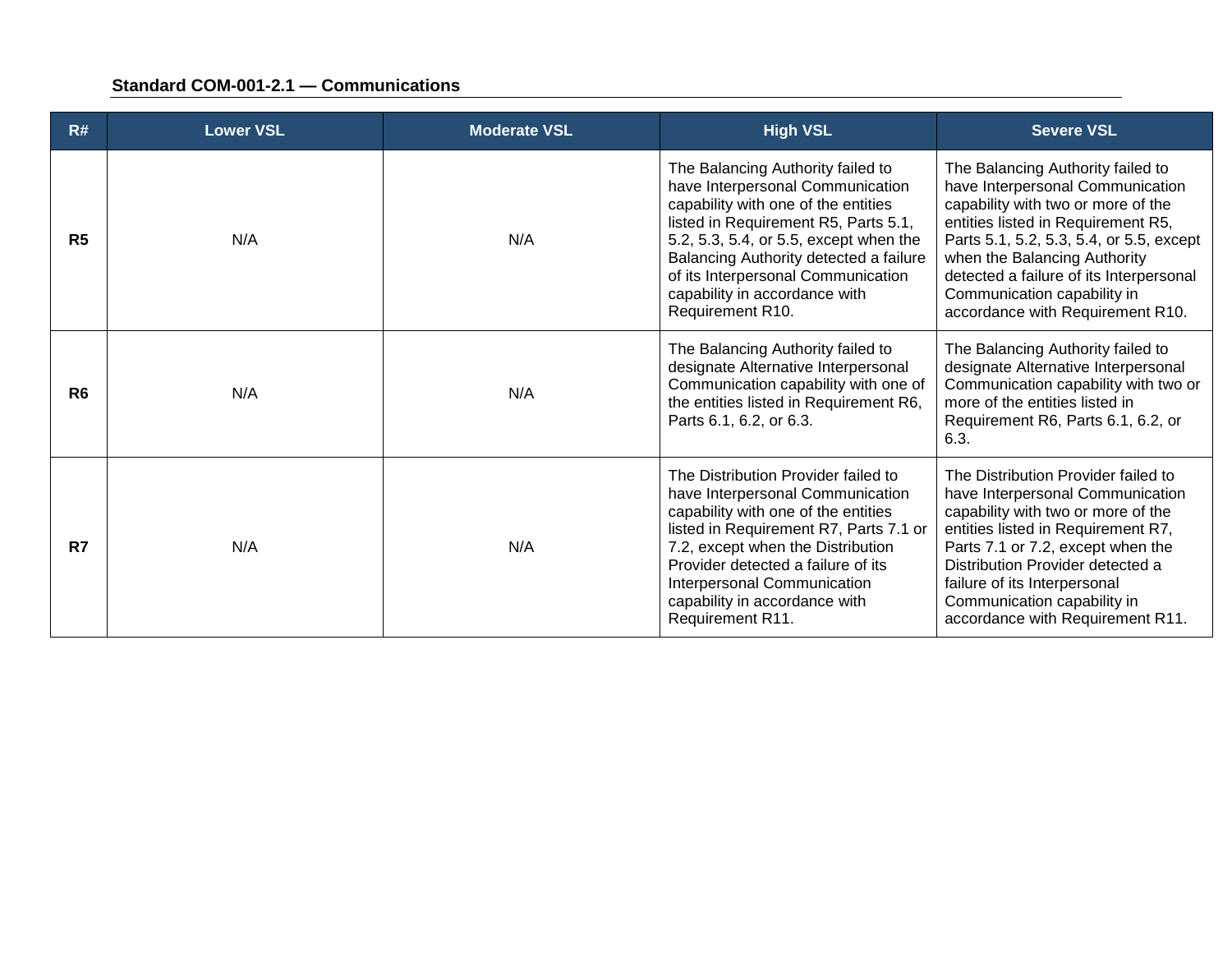| R#             | <b>Lower VSL</b>                                                                                                                                                                                                                                                                                                                                                 | <b>Moderate VSL</b>                                                                                                                                                                                                                                                                                                                                              | <b>High VSL</b>                                                                                                                                                                                                                                                                                                                                                  | <b>Severe VSL</b>                                                                                                                                                                                                                                                                                                                                                                                                                                                                                                                  |
|----------------|------------------------------------------------------------------------------------------------------------------------------------------------------------------------------------------------------------------------------------------------------------------------------------------------------------------------------------------------------------------|------------------------------------------------------------------------------------------------------------------------------------------------------------------------------------------------------------------------------------------------------------------------------------------------------------------------------------------------------------------|------------------------------------------------------------------------------------------------------------------------------------------------------------------------------------------------------------------------------------------------------------------------------------------------------------------------------------------------------------------|------------------------------------------------------------------------------------------------------------------------------------------------------------------------------------------------------------------------------------------------------------------------------------------------------------------------------------------------------------------------------------------------------------------------------------------------------------------------------------------------------------------------------------|
| R <sub>8</sub> | N/A                                                                                                                                                                                                                                                                                                                                                              | N/A                                                                                                                                                                                                                                                                                                                                                              | The Generator Operator failed to<br>have Interpersonal Communication<br>capability with one of the entities<br>listed in Requirement R8, Parts 8.1 or<br>8.2, except when a Generator<br>Operator detected a failure of its<br>Interpersonal Communication<br>capability in accordance with<br>Requirement R11.                                                  | The Generator Operator failed to<br>have Interpersonal Communication<br>capability with two or more of the<br>entities listed in Requirement R8,<br>Parts 8.1 or 8.2, except when a<br>Generator Operator detected a failure<br>of its Interpersonal Communication<br>capability in accordance with<br>Requirement R11.                                                                                                                                                                                                            |
| R <sub>9</sub> | The Reliability Coordinator,<br>Transmission Operator, or Balancing<br>Authority tested the Alternative<br>Interpersonal Communication<br>capability but failed to initiate action<br>to repair or designate a replacement<br>Alternative Interpersonal<br>Communication in more than 2 hours<br>and less than or equal to 4 hours<br>upon an unsuccessful test. | The Reliability Coordinator,<br>Transmission Operator, or Balancing<br>Authority tested the Alternative<br>Interpersonal Communication<br>capability but failed to initiate action<br>to repair or designate a replacement<br>Alternative Interpersonal<br>Communication in more than 4 hours<br>and less than or equal to 6 hours<br>upon an unsuccessful test. | The Reliability Coordinator,<br>Transmission Operator, or Balancing<br>Authority tested the Alternative<br>Interpersonal Communication<br>capability but failed to initiate action<br>to repair or designate a replacement<br>Alternative Interpersonal<br>Communication in more than 6 hours<br>and less than or equal to 8 hours<br>upon an unsuccessful test. | The Reliability Coordinator,<br>Transmission Operator, or Balancing<br>Authority failed to test the Alternative<br>Interpersonal Communication<br>capability once each calendar month.<br><b>OR</b><br>The Reliability Coordinator,<br>Transmission Operator, or Balancing<br>Authority tested the Alternative<br>Interpersonal Communication<br>capability but failed to initiate action<br>to repair or designate a replacement<br>Alternative Interpersonal<br>Communication in more than 8 hours<br>upon an unsuccessful test. |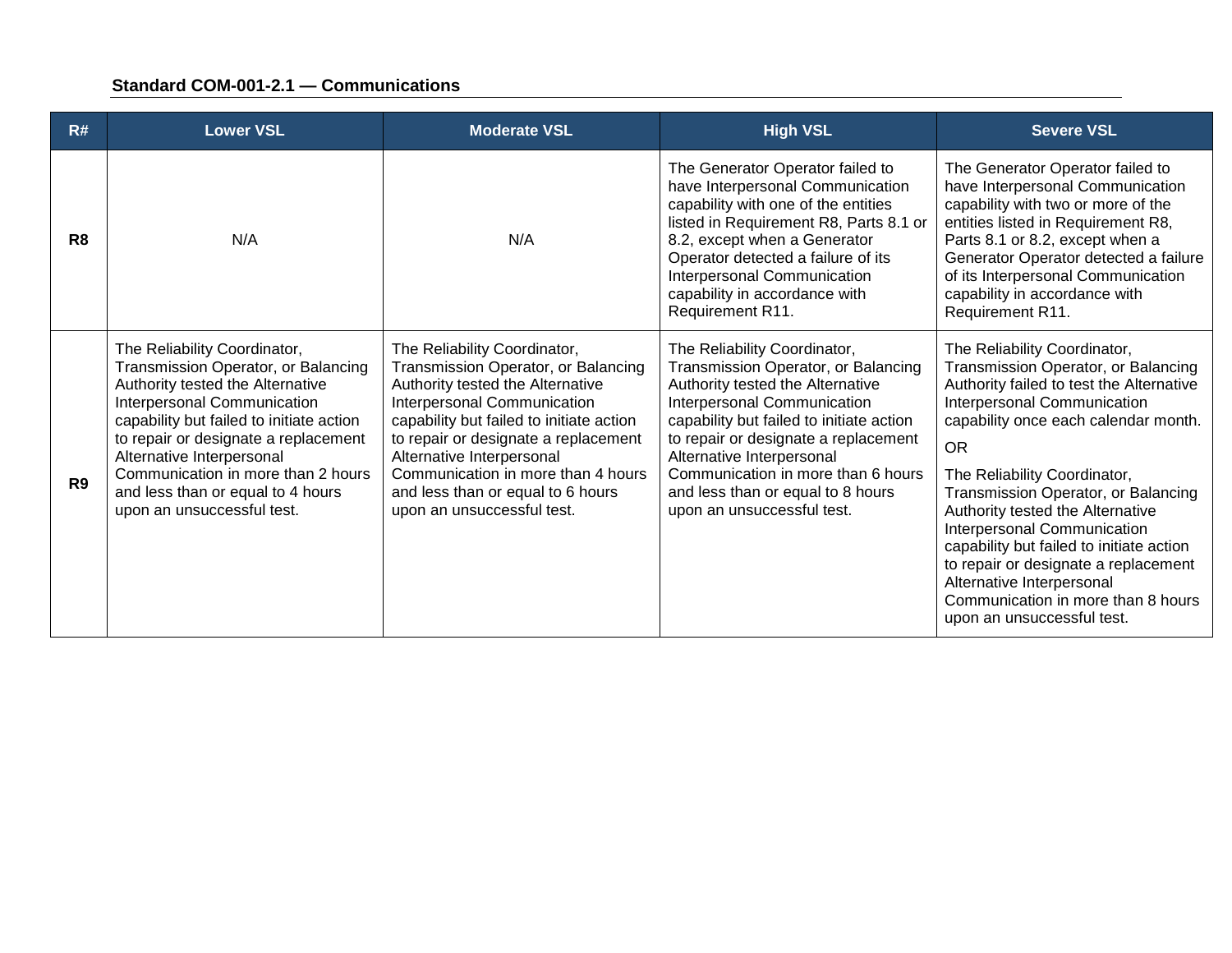| R#         | <b>Lower VSL</b>                                                                                                                                                                                                                                                                                                                     | <b>Moderate VSL</b>                                                                                                                                                                                                                                                                                                                  | <b>High VSL</b>                                                                                                                                                                                                                                                                                                                      | <b>Severe VSL</b>                                                                                                                                                                                                                                                                                                                                                                                                                      |
|------------|--------------------------------------------------------------------------------------------------------------------------------------------------------------------------------------------------------------------------------------------------------------------------------------------------------------------------------------|--------------------------------------------------------------------------------------------------------------------------------------------------------------------------------------------------------------------------------------------------------------------------------------------------------------------------------------|--------------------------------------------------------------------------------------------------------------------------------------------------------------------------------------------------------------------------------------------------------------------------------------------------------------------------------------|----------------------------------------------------------------------------------------------------------------------------------------------------------------------------------------------------------------------------------------------------------------------------------------------------------------------------------------------------------------------------------------------------------------------------------------|
| <b>R10</b> | The Reliability Coordinator,<br>Transmission Operator, or Balancing<br>Authority failed to notify the entities<br>identified in Requirements R1, R3,<br>and R5, respectively upon the<br>detection of a failure of its<br>Interpersonal Communication<br>capability in more than 60 minutes<br>but less than or equal to 70 minutes. | The Reliability Coordinator,<br>Transmission Operator, or Balancing<br>Authority failed to notify the entities<br>identified in Requirements R1, R3,<br>and R5, respectively upon the<br>detection of a failure of its<br>Interpersonal Communication<br>capability in more than 70 minutes<br>but less than or equal to 80 minutes. | The Reliability Coordinator,<br>Transmission Operator, or Balancing<br>Authority failed to notify the entities<br>identified in Requirements R1, R3,<br>and R5, respectively upon the<br>detection of a failure of its<br>Interpersonal Communication<br>capability in more than 80 minutes<br>but less than or equal to 90 minutes. | The Reliability Coordinator,<br>Transmission Operator, or Balancing<br>Authority failed to notify the entities<br>identified in Requirements R1, R3,<br>and R5, respectively upon the<br>detection of a failure of its<br>Interpersonal Communication<br>capability in more than 90 minutes.                                                                                                                                           |
| <b>R11</b> | N/A                                                                                                                                                                                                                                                                                                                                  | N/A                                                                                                                                                                                                                                                                                                                                  | N/A                                                                                                                                                                                                                                                                                                                                  | The Distribution Provider or<br>Generator Operator that detected a<br>failure of its Interpersonal<br>Communication capability failed to<br>consult with each entity affected by<br>the failure, as identified in<br>Requirement R7 for a Distribution<br>Provider or Requirement R8 for a<br>Generator Operator, to determine a<br>mutually agreeable action for the<br>restoration of the Interpersonal<br>Communication capability. |